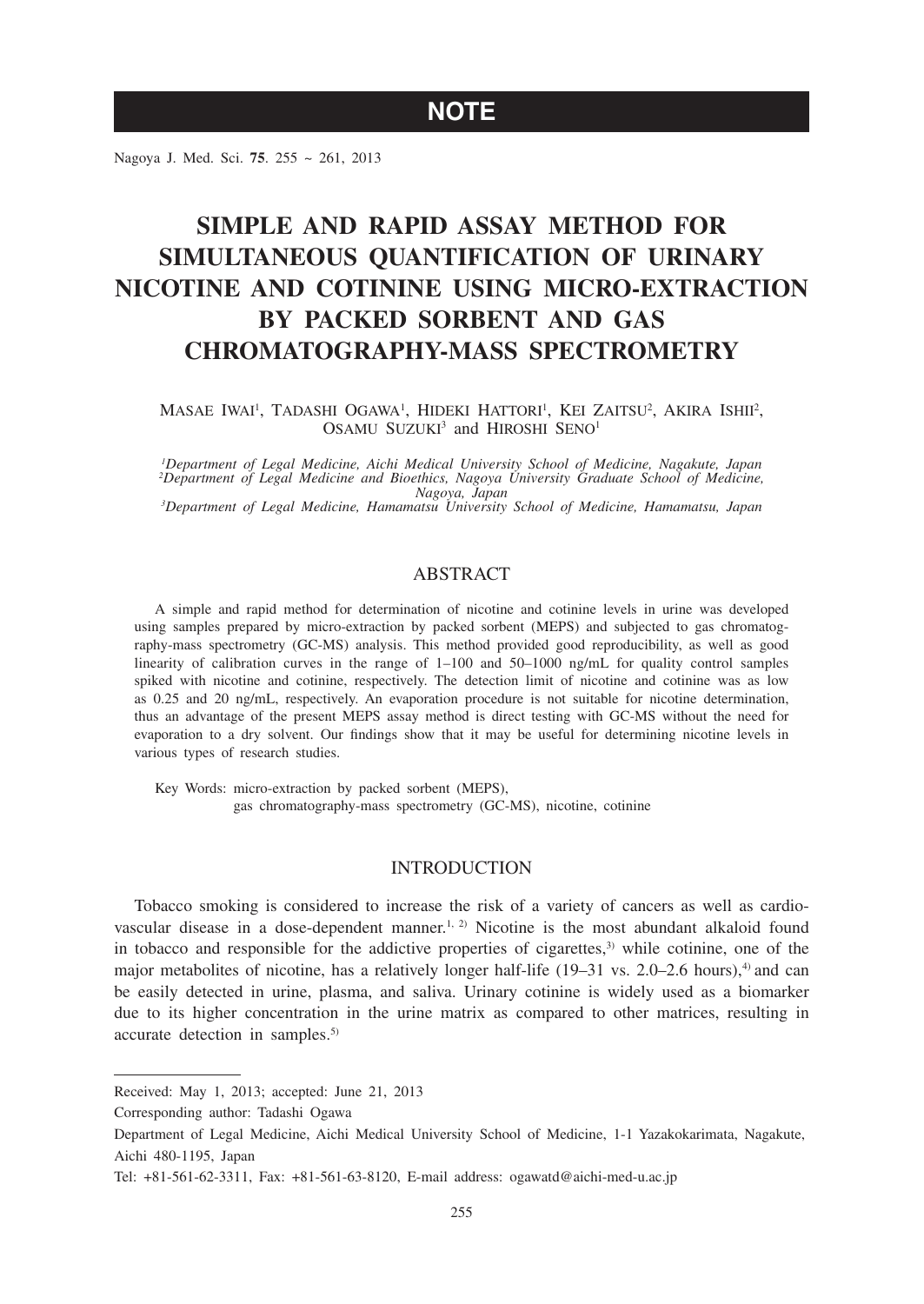#### Tadashi Ogawa *et al.*

Several different analytical methods have been described for determination of urinary nicotine and cotinine, including colorimetry, gas chromatography, high-performance liquid chromatography, and immunosorbent assays. $6-13$  In addition, there are various methods for sample preparation procedures prior to analysis of organic compounds in complex matrices such as biological fluids. Commonly used preparations of biological fluids for analysis of nicotine and cotinine are based on solid-phase extraction (SPE) and liquid-liquid extraction (LLE) techniques, with the obtained extract evaporated to dryness or the analyte subjected to salting prior to chromatography analysis.<sup>14)</sup> Micro-extraction by packed sorbent (MEPS) is a simple method to perform that has been developed following the miniaturization of conventional SPE devices.<sup>14-21)</sup> The purpose of MEPS is to reduce the sorbent bed volume, making it suitable for a large sample volume range (from as low as 10–1000 mL), thus reducing the number of steps typically involved in conventional SPE procedures.18) A typical MEPS assay is designed in a syringe format, in which a few mg of the sorbent is packed inside a syringe (100–250 mL) as a plug, or between the barrel and needle as a cartridge. Any sorbent material, such as silica-based (C2, C8, C18), strong cation exchange (SCX), or molecular imprinted polymers (MIPs), can be used as the packing bed or as a coating.18-21) Furthermore, it was recently reported that an MEPS sample preparation technique significantly improved the matrix effect by significantly reducing the concentrations of phospholipids in the final elution, resulting in a more selective method. This method has been previously applied with biological fluids for determination of a wide variety of drugs in biological fluids such as urine, plasma, and blood.<sup>18-21)</sup> Our objective in the present study was to evaluate MEPS as a sample preparation technique to determine nicotine and cotinine levels in human urine samples.

## MATERIALS AND METHODS

## *Chemicals*

Nicotine and cotinine were purchased from Sigma-Aldrich (St. Louis, USA), and 6-methyl nicotine (IS) came from Wako (Osaka, Japan). Laboratory distilled water (DW) was purified using a Synergy UV device (Millipore, Molsheim, France). Other common chemicals used were of the highest purity commercially available.

#### *MEPS procedure*

MEPS was performed using 250-μL gas-tight syringes obtained from SGE Analytical Science (Melbourne, Australia). The sorbent contained 4 mg of combined solid-phase silica based octyl (C8) and benzenesulfonic acid (SCX), and had a mean particle size of 45 μm and pore size of 60 Å. The packed syringe was activated with 250 μL of MeOH and then conditioned with 250 μL of DW before use. Before the MEPS procedure, urine samples were prepared as follows: 250 ng of IS and 200 μL of 1M NaOH were added to 500 μL of the sample, then centrifuged at  $2000 \times g$  for 5 minutes. This mixture was drawn up and down through the syringe once and discarded, which was repeated 3 times for each total sample mixture. The solid-phase portion was washed once with DW (250  $\mu$ L) to remove interfering substances, then the analytes were eluted with 30 μL of MeOH. Finally, the eluate was subjected to gas chromatography-mass spectrometry (GC-MS) for analysis. After each extraction, cleaning of the sorbent was done with  $3 \times 250$  μL of 95% MeOH, followed by  $3 \times 250$  μL of 5% MeOH. This step decreased the memory effects and also acted as the conditioning step for the next extraction.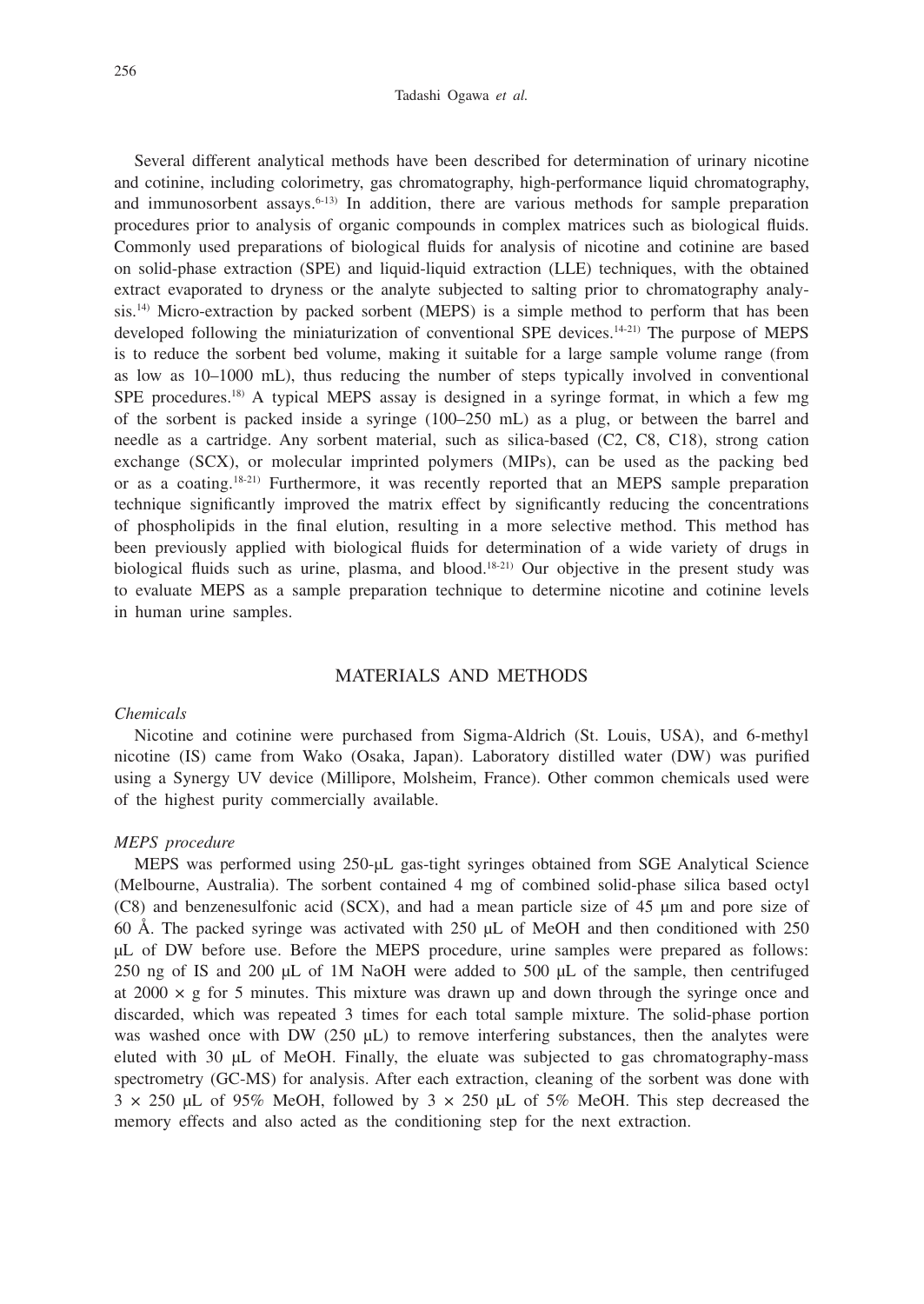#### QUANTIFICATION OF NICOTINE USING MEPS

| Compound               | MW.    | $m/z$ (% intensity)                   |
|------------------------|--------|---------------------------------------|
| Nicotine               | 162.26 | 84 (100), 133 (22), 42 (16), 162 (10) |
| Cotinine               | 176.22 | 98 (100), 176 (16)                    |
| 6-Methyl nicotine (IS) | 176.26 | 84 (100), 42 (33), 147 (16), 175 (10) |

**Table 1** Major fragment ions obtained in EI mode

## *GC-MS analysis*

GC-MS analysis was performed using a GCMS-2010Plus instrument (Shimadzu, Kyoto, Japan) equipped with a DB-5MS capillary column  $(30 \text{ m} \times 0.25 \text{ mm} \text{ i.d.}; 0.25 \text{ mm} \text{ film thickness};$ Agilent Technologies, Santa Clara, USA). The mass spectrometer was operated in electron impact (EI) mode at an ionization energy of 70 eV. The temperature of the injection port was set at 290°C, while that of the interface was 280°C and the ion source was set at 250°C. The program consisted of an initial hold of 1 minute at  $50^{\circ}$ C, then an increase from  $50-200^{\circ}$ C at 15°C/minute and from 200–300°C at 20°C/minute. Helium was used as the carrier gas at a flow rate of 1.1 mL/minute. The samples were injected in splitless mode and the splitter was opened after 1 minute. Quantitative analysis was carried out in selected ion monitoring (SIM) mode. Major fragment ions of the drugs are listed in Table 1. The monitored ions for quantitation were *m*/*z* 84 for nicotine and 6-methyl nicotine (IS), and *m*/*z* 98 for cotinine.

## *Human experiment*

The chief scientist of this research project (healthy 49-year-old male) volunteered as a human subject. He smoked 1 cigarette within a 24-hour period and urine was sampled 1 hour later.

## RESULTS AND DISCUSSION

*Mass spectra and selected reaction monitoring chromatograms*

The positive EI mass spectra of nicotine and cotinine are shown in Figure 1. A small molecular



Fig. 1 Chemical structures and electron ionization mass spectra of nicotine and cotinine.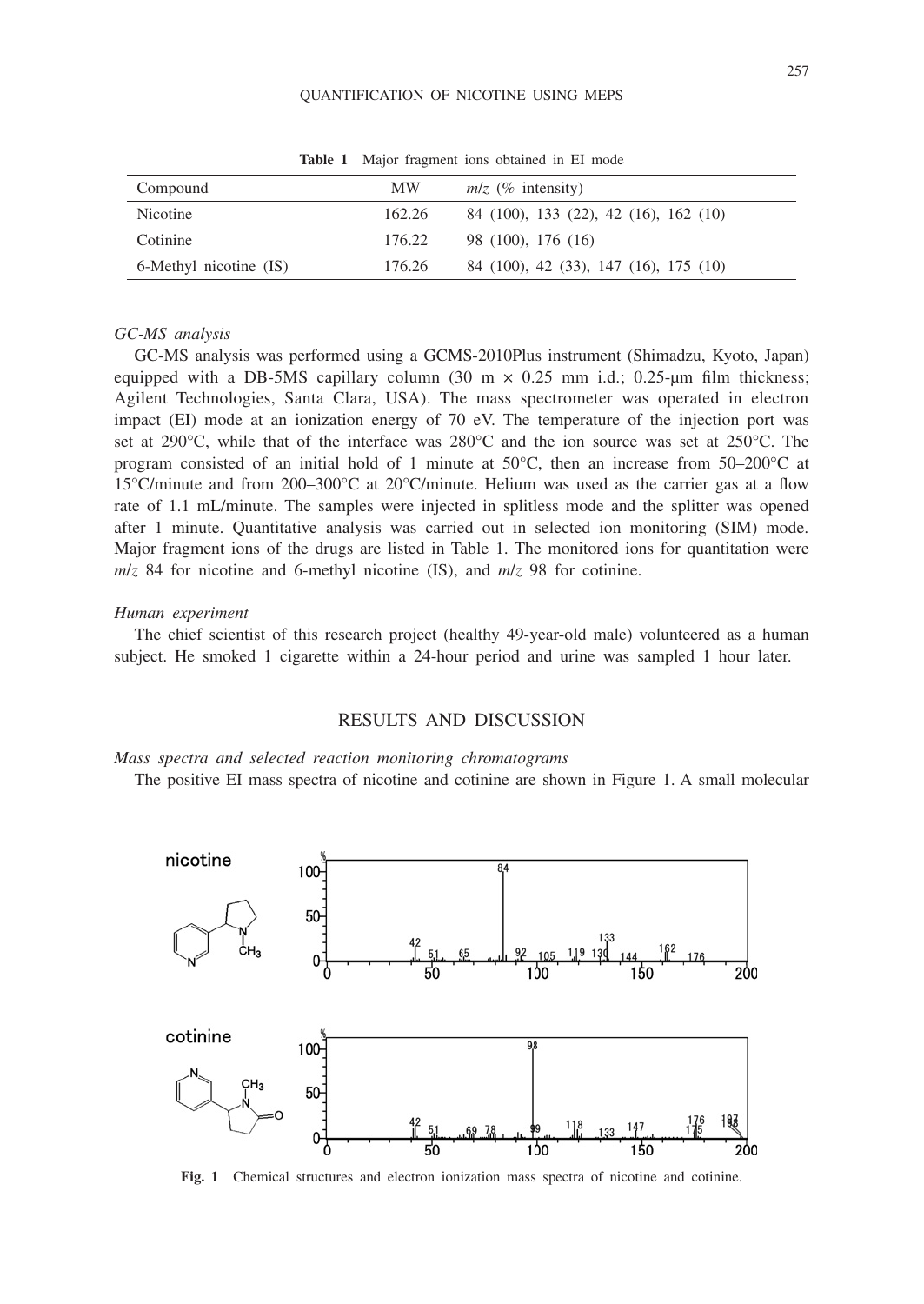peak of nicotine appeared at *m*/*z* 162 and a base fragment peak at *m*/*z* 84, while those for cotinine appeared at *m*/*z* 176 and *m*/*z* 98, respectively. These values were used for quantitation (Table 1).

#### *Reliability of the method*

Figure 2*b* shows SIM chromatograms for nicotine, cotinine, and IS spiked into blank human urine at concentrations of 100, 1000, and 500 ng/mL, respectively. There were no impurity peaks for up to 10.0 minutes of retention time. The peaks for nicotine, IS, and cotinine appeared at retention times of 6.3, 7.0, and 8.7 minutes, respectively.

The calibration curve of nicotine showed good linearity from 1 to 100 ng/mL in urine with an equation of  $y = 0.0314x + 0.0160$  and a coefficient of determination  $(r^2)$  of 0.999 (using 5 concentrations; 1, 5, 10, 50, 100 ng/mL). The calibration curve of cotinine showed good linearity from 50 to 1000 ng/mL in urine with an equation of  $y = 0.000517x - 0.00582$  and an  $r^2$  of 0.996 (using 5 concentrations; 50, 100, 200, 500, 1000 ng/mL) (Table 2). The detection limit (signal-to-noise ratio = 3) of nicotine and cotinine was  $0.25$  and  $20$  ng/mL, respectively (Table 2). The recovery rates of the compounds were calculated by comparing each chromatogram area obtained from the spiked urine sample with the corresponding area obtained from a sample obtained by adding standard compounds to the final sample extract of blank urine just prior to instrumental analysis. The recovery rate of nicotine from human urine was 25.4% at 1 ng/mL and 37.3% at 100 ng/mL (n=6 each), while that of cotinine was  $5.4\%$  at 50 ng/mL and  $11.0\%$ at 1000 ng/mL (n=6 each) (Table 3).

Table 4 shows accuracy and precision data for the present method. Accuracy values were not less than 84.6% and precision values were not greater than 13.0%.

Extraction of nicotine and cotinine using SPE has been reported by several authors.12, 13, 22-26) Conventional SPE assays use large volumes (2–15 mL) of organic solvents, which are then evaporated in order to recover the analytes. Nicotine is quite volatile as compared to cotinine, though both can be easily lost during evaporation. Thus, solvent selection and evaporation are

|                 | $y = ax + b$ |                                              |              | Quantitation range | Detection limit |  |
|-----------------|--------------|----------------------------------------------|--------------|--------------------|-----------------|--|
| Compound        |              |                                              | $\mathbf{v}$ | (ng/mL)            | (ng/mL)         |  |
| <b>Nicotine</b> |              | $3.14 \times 10^{-2}$ +1.60 $\times 10^{-2}$ | 0.999        | $1 - 100$          | 0.25            |  |
| Cotinine        |              | $5.17\times10^{-4}$ $-5.82\times10^{-3}$     | 0.996        | $50 - 1000$        | 20              |  |

**Table 2** Regression equations, quantitation ranges, and detection limits for nicotine and cotinine in human urine

*y* is the ratio of analyte peak area to that of IS and *x* is the concentration of nicotine and cotinine. The slope *a* and intercept *b* values were calculated by regression, and shown as the mean of 3 experiments. Each equation was obtained from plots at 5 or 7 concentrations.

| <b>Table 3</b> Recovery of nicotine and cotinine in human urine |  |  |  |
|-----------------------------------------------------------------|--|--|--|
|-----------------------------------------------------------------|--|--|--|

| Compound | Amount added<br>(ng/mL) | Recovery $(n=6)$<br>$(\%)$ |
|----------|-------------------------|----------------------------|
| Nicotine |                         | 25.4                       |
|          | 100                     | 37.3                       |
| Cotinine | 50                      | 5.4                        |
|          | 1000                    | 11.0                       |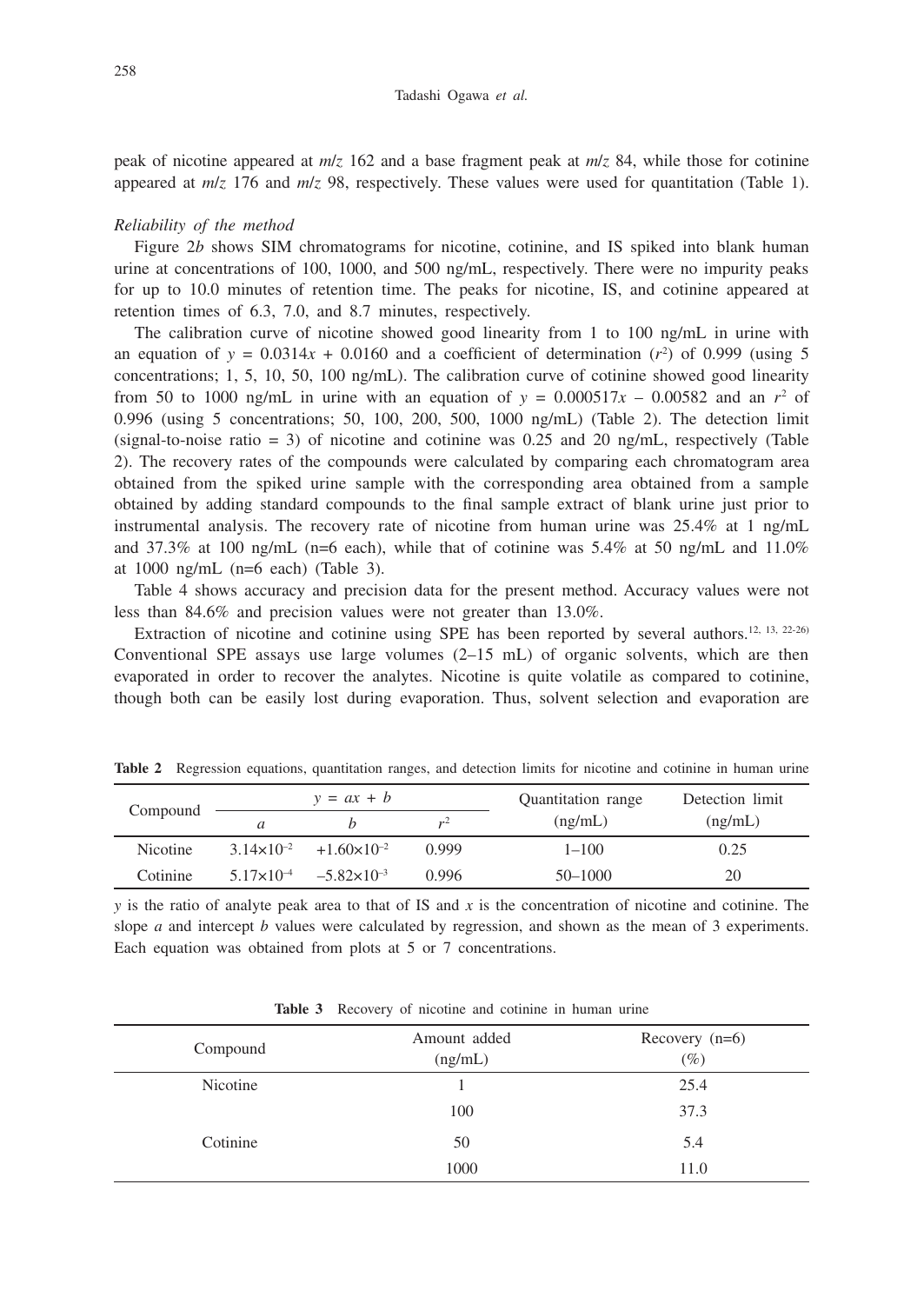

**Fig. 2** Selected ion monitoring (SIM) chromatograms for nicotine (1), IS (2), and cotinine (3) extracted from human urine. In Fig. 2*b*, nicotine, IS, and cotinine were spiked into blank human urine samples at concentrations of 100, 500, and 1000 ng/mL, respectively.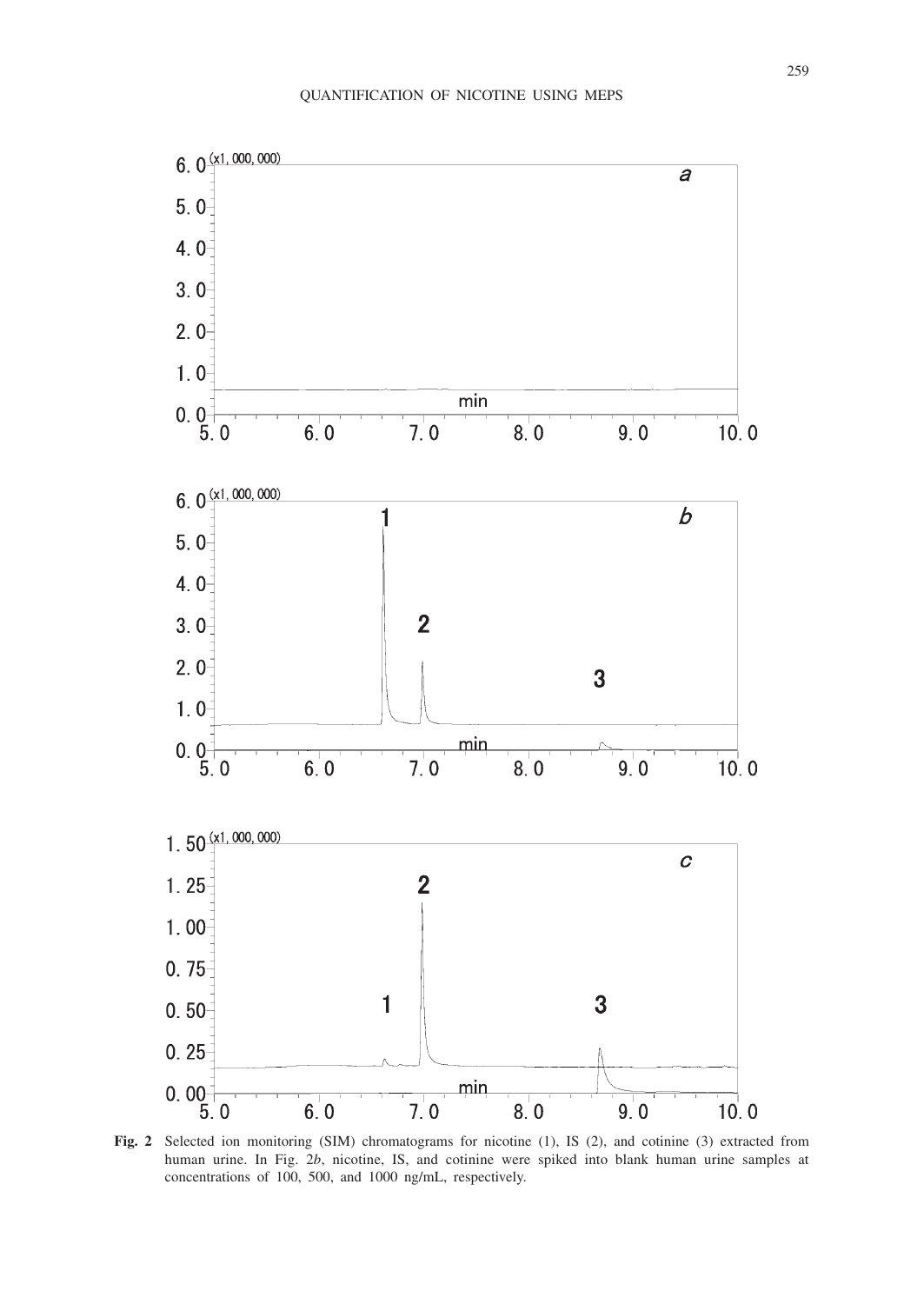|                 | Amount added |          | Intra-day $(n=5)$ | Inter-day $(n=5)$ |           |
|-----------------|--------------|----------|-------------------|-------------------|-----------|
| Compound        |              | Accuracy | Precision         | Accuracy          | Precision |
|                 | (ng/mL)      | $(\%)$   | $(\%)$            | $(\%)$            | $(\%)$    |
| <b>Nicotine</b> |              | 100      | 4.1               | 93.0              | 10.8      |
|                 | 100          | 110      | 2.2               | 104               | 4.2       |
| Cotinine        | 50           | 98.3     | 8.5               | 111               | 13.0      |
|                 | 1000         | 84.6     | 4.4               | 94.3              | 6.6       |

**Table 4** Intra- and inter-day precision and accuracy for nicotine and cotinine extracted from human urine

critical in nicotine-cotinine sample preparations, $s$  as evaporation of the solvent should be done with extra caution to prevent over-drying, which can result in loss of the analytes. In order to reduce the volatility of nicotine during evaporation, agents such as hydrochloric acid, acetic acid, phosphoric acid, and sulfuric acid are used to form nicotine salts.<sup>7)</sup> In the present MEPS assay method, the extraction is directly subjected to GC-MS, without evaporation. Therefore, no evaporation of solvent or salting is necessary, because of the extremely small volume of solvent utilized and use of a solvent mixture at the correct composition for GC-MS analysis.

The LOD value and recovery rate of cotinine with the present method may not be acceptable. Lafay *et al.*<sup>5)</sup> analyzed cotinine in human urine using GC-MS with MEPS, and reported that the most effective type of MEPS adsorbent was C8, while the most effective elution solvent was acetonitrile. In the present study, we used C8+SCX and MeOH as the adsorbent and elution solvent, respectively, as we focused on nicotine extraction from urine with MEPS.

#### *Actual analysis of nicotine and cotinine in human urine after smoking a single cigarette*

A urine sample was obtained from a human volunteer at 1 hour after smoking a single cigarette within 24 hours. No peak appeared at 6.3 minutes on the SIM channel of *m*/*z* 84 or 7.0 minutes on the SIM channel of *m*/*z* 98 with the blank urine sample (Fig. 2*a*). The concentrations of nicotine and cotinine in human urine after smoking 1 cigarette were calculated with the present system to be 1.56 ng/mL and 1.07 µg/mL, respectively (Fig. 2*c*).

## **CONCLUSIONS**

An advantage of the present MEPS assay method is that the extract is directly subjected to GC-MS analysis without evaporation. In addition, this method is simple, easy, and convenient, and can be learned quickly by relatively inexperienced personnel. We consider that our novel method based on MEPS is useful for determining nicotine levels in various types of research studies.

#### REFERENCES

- 1) Muscat JE, Wynder EL. Tobacco, alcohol, asbestos, and occupational risk factors for laryngeal cancer. *Cancer*, 1992; 69: 2244–2251.
- 2) Hukkanen J, Jacob P III, Benowitz NL. Metabolism and disposition kinetics of nicotine. *Pharmacol Rev*, 2005; 57: 79–115.
- 3) Benowitz NL. Drug therapy. Pharmacologic aspects of cigarette smoking and nicotine addition. *N Engl J Med*, 1988; 319: 1318–1330.
- 4) Benowitz NL, Jacob P III. Nicotine and cotinine elimination pharmacokinetics in smokers and nonsmokers.